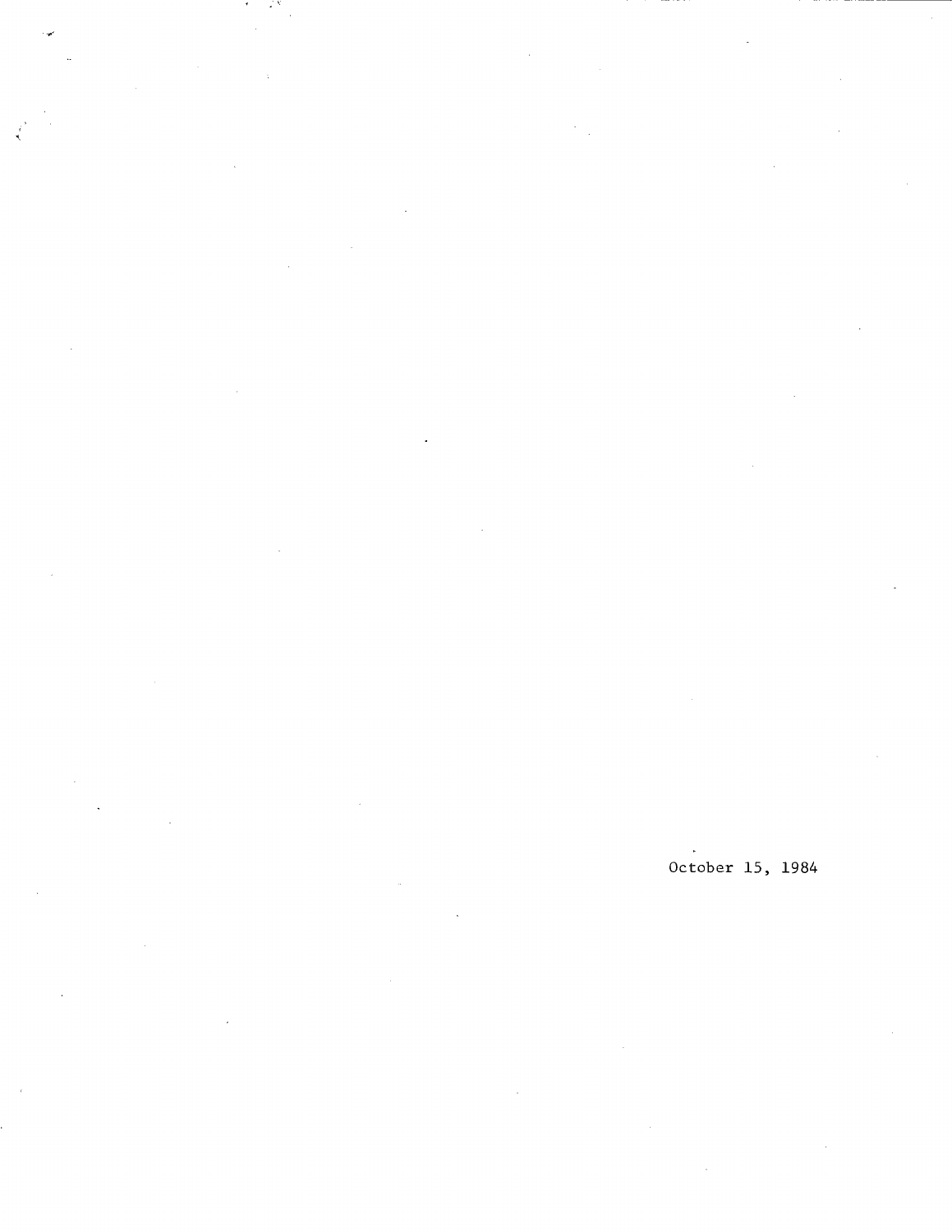The Minutes of the 81st Meeting of the Executive Committee of Science Faculty Council, held on Monday, October 15, 1984 at 9:30 a.m. in Room 250 Allen Building.

| Members Present: | P.K. Isaac, Chairman; J.W. Berry,        |  |  |  |  |  |  |
|------------------|------------------------------------------|--|--|--|--|--|--|
|                  | P.C. Loewen, N.R. Hunter, K. Sharma,     |  |  |  |  |  |  |
|                  | K.W. Stewart, D. McKinnon: R.M. Chabluk, |  |  |  |  |  |  |
|                  | (Acting Secretary).                      |  |  |  |  |  |  |

Regrets: L. Feigelman, SSA

Visitor: J. McConnell

(1) The Minutes of the 78th, 79th and 80th meetings were approved on a motion by Hunter. CARRIED.

#### $(2)$ Admission of Visa Students

Dean Loewen reported that the Faculty of Science had admitted 15.8% visa students in direct first admissions, which was remarkably close to the 15% guideline which had been set as our target. However, when transfer students were included, the percentage was higher. 65% of transfers were visa students. Of the 130 visa students admitted on transfers, 104 were from out of province. Thus close to 20% of the students admitted to the Faculty were in the visa student category.

The Faculty Admissions Committee had asked that the Executive Committee of Faculty Council consider the motion

"That the Admissions Committee suggest Faculty Council reconsider the number of visa students in all categories being admitted to the Faculty of Science",

in order that they be apprised of the specific wishes of Council. Was the 15% to be the total including transfer students, or was it to pertain specifically to first admissions?

The general consensus was that the faculty should continue with the present policy and reassess it next year.

# 3. Course Change Proposals

Dean Berry took the Committee through the course change proposals, making the following motions: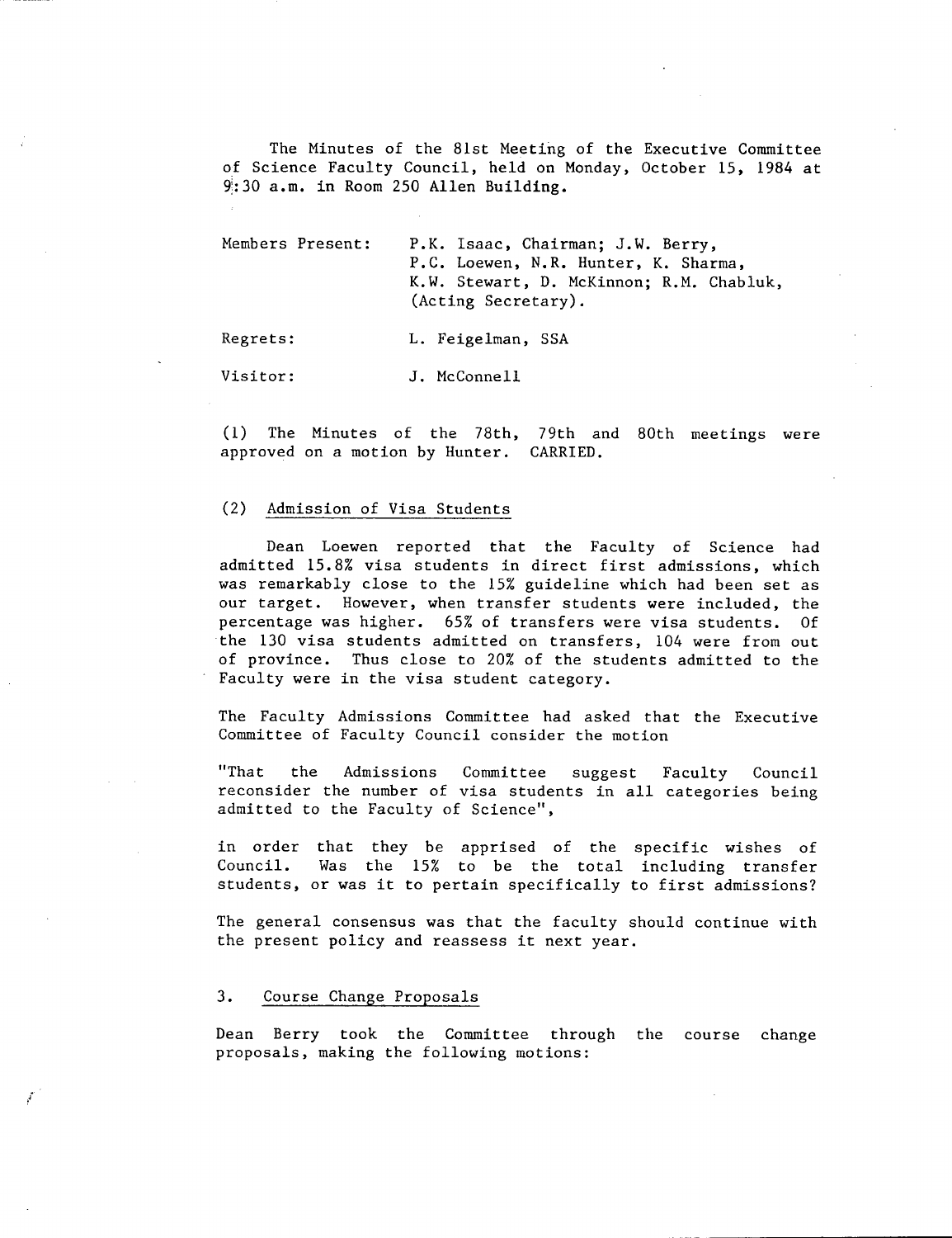Computer Science - Approval of modifications and additions. CARRIED.

Departments of Botany and Zoology - Ecology Program Change - CARRIED.

Department of Earth Sciences - Deactivation, reactivation, and restrictions. CARRIED.

Department of Chemistry - Modification, Program Change. CARRIED.

Graduate Course Change - presented for information only.

Department of Physics - Modifications, additions, deletions, program change. The contract of the contract of the contract of the contract of the contract of the contract of the contract of the contract of the contract of the contract of the contract of the contract of the contract o Graduate Course Change - presented for information only.

Department of Mathematics - Course change, program changes. CARRIED.

Department of Applied Mathematics - Introduction of service course, course changes, deletions, modifications, program changes, etc.:

A correction was made to the title of 6.4PD, which now should read "Partial Differential Equations II (3)", and to the summary of hours of changes, which should read:

> "Total credit hours added +24 Total credit hours deleted -15  $+ 9"$

CARRIED.

Applied Mathematics - Statistics Joint Honours Program - Change. CARRIED.

Department of Statistics - Program change. CARRIED.

Statistics and Actuarial & Management Sciences - Joint Honours Program - Change. CARRIED.

Biology - Course Change. The CARRIED.

4. Reports:

Examination Procedures

Dean Berry reported that the Student Records Office was reducing its responsibility with respect to administering examinations. Information had been circulated to departments in Science, and their reactions were sought on the matter, since the implementation of the new procedures will have implications for them in the areas of budgets, logistics, and security of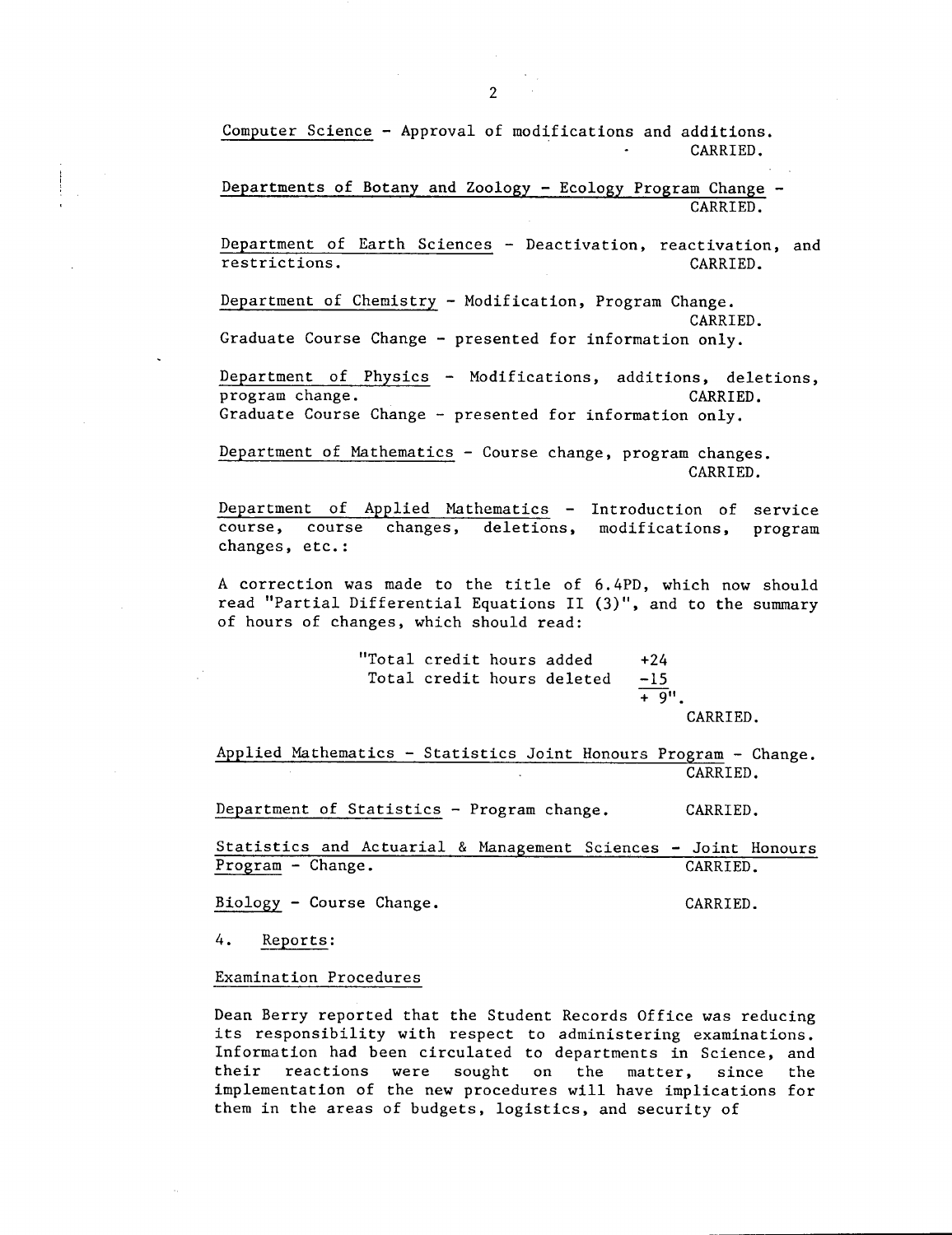

examinations. No assistance will likely be forthcoming from central administration with regard to the budgetary and logistics issues. There is hope that they may assist in the matter of exam security. The matter is not closed, and more meetings will be held by the Ad Hoc Committee on Examination Security.

#### Examination Securit

A discussion then ensued on examination security, focussed mainly on ways of preventing the use of stand-ins at examinations. Photo ID cards were suggested as one possible mechanism of reducing the number of students who attempt to cheat by hiring a stand-in. Dr. Berry pointed out that the Student Records Office, for reasons which were not entirely clear, were very reluctant to follow this course of action. Another suggestion, which seemed to meet with general approval from the members present, was that University-wide uniform penalties (such as barring students from the University and giving them a grade of F on all courses taken here) could be instituted and widely publicized in the calendar and other materials given to students.

### Policy on Voluntary Withdrawals

Dean Berry reported that our policy on VWs are very liberal compared to those of most universities, both with respect to number permitted and with regard to deadlines far into the academic term. There was agreement that the policy should be changed (1) internally in the faculty and (2) on a University-wide basis. The Faculty of Arts has also expressed concern; perhaps we could get together a joint Arts/Science submission and present it to Senate.

Suggested internal changes were: (1) Limit the number of times a student could attempt a particular course  $-$  e.g. give the student only two attempts, and (2) Limit the total number of VWs in a program. Dr. Berry said he was currently preparing a document addressing the problem, and would bring it before the Student Standing Committee. The report would likely be brought to Faculty Council next spring.

The meeting adjourned at 10:50.